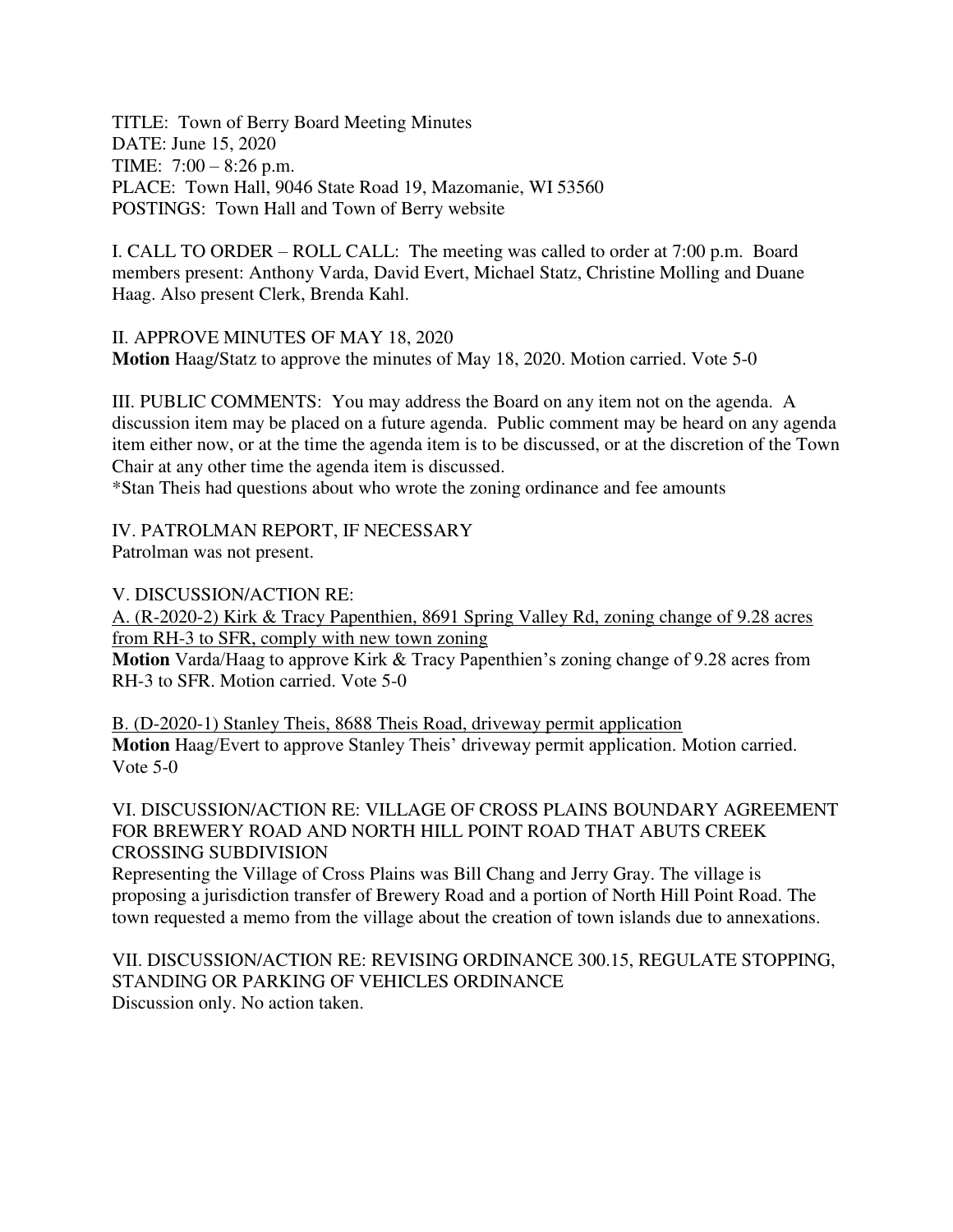VIII. DISCUSSION/ACTION RE: APPROVING A CLASS B BEER AND LIQUOR LICENSE AND OPERATOR'S LICENSES FOR THE WHIPPOORWILL **Motion** Evert/Haag to approve a Class B Beer and Liquor License for the Whippoorwill and Operator's Licenses for Sherry Starczynski and Cody Starczynski. Motion carried. Vote 5-0

IX. DISCUSSION/ACTION RE: REVIEW BUILDING INSPECTIONS Discussion only. No action taken.

X. DISCUSSION/ACTION RE: CONFIGURATION OF MEETING ROOM TABLES DURING MEETINGS AND TOWN BOARD SOCIAL DISTANCING Tables were re-configured to allow social distancing for both the board and public.

XI. DISCUSSION/ACTION RE: STATEMENT TO COUNTY FROM TOWN BOARD ON WHERE THE TOWN STANDS REGARDING THE COVID-19 SITUATION Discussion of if our federal, state or county government contemplates another close down then should the town board challenge them to come up with metrics and protocol to base this close down.

XII. DISCUSSION/ACTION RE: TOWN HALL RENTALS

**Motion** Varda/Statz to suspend Town Hall Resident Use Policy 113.5 for issuance of reservations until such time the town locates an appropriate source for sanitizing and secure an agreement from any potential user to reimburse us for the cost until further order by the board.

**Motion** Evert/Haag to amend the motion to include a three month sunset. Motion carried. Vote 5-0

**Motion** to suspend Town Hall Resident Use Policy 113.5 for issuance of reservations until such time the town locates an appropriate source for sanitizing and secure an agreement from any potential user to reimburse us for the cost with a three month sunset. Motion carried. Vote 5-0

XIII. BUDGETARY MATTERS A. Discussion/action re: Payment of bills **Motion** Varda/Molling to approve the payment of bills. Motion carried. Vote 5-0 Check numbers 17479-17506

## XIV. COMMITTEE REPORTS/CORRESPONDENCE/COMMUNICATIONS

\* Black Earth Fire District: Two vehicles were fixed

\*Cross Pains EMS: Six new EMT Volunteers

\*Road Commissioner: Working on Hering Road and other ditching projects; had a meeting with the town engineer from Jewell on getting the Turkey Road bid more specific and having pre-bid meetings with contractors; will hold a special town board meeting on July 6 to take action on the bids

XV. DISCUSSION OF FUTURE AGENDA ITEMS \*Outside consultants or a check and balance system for equipment repairs